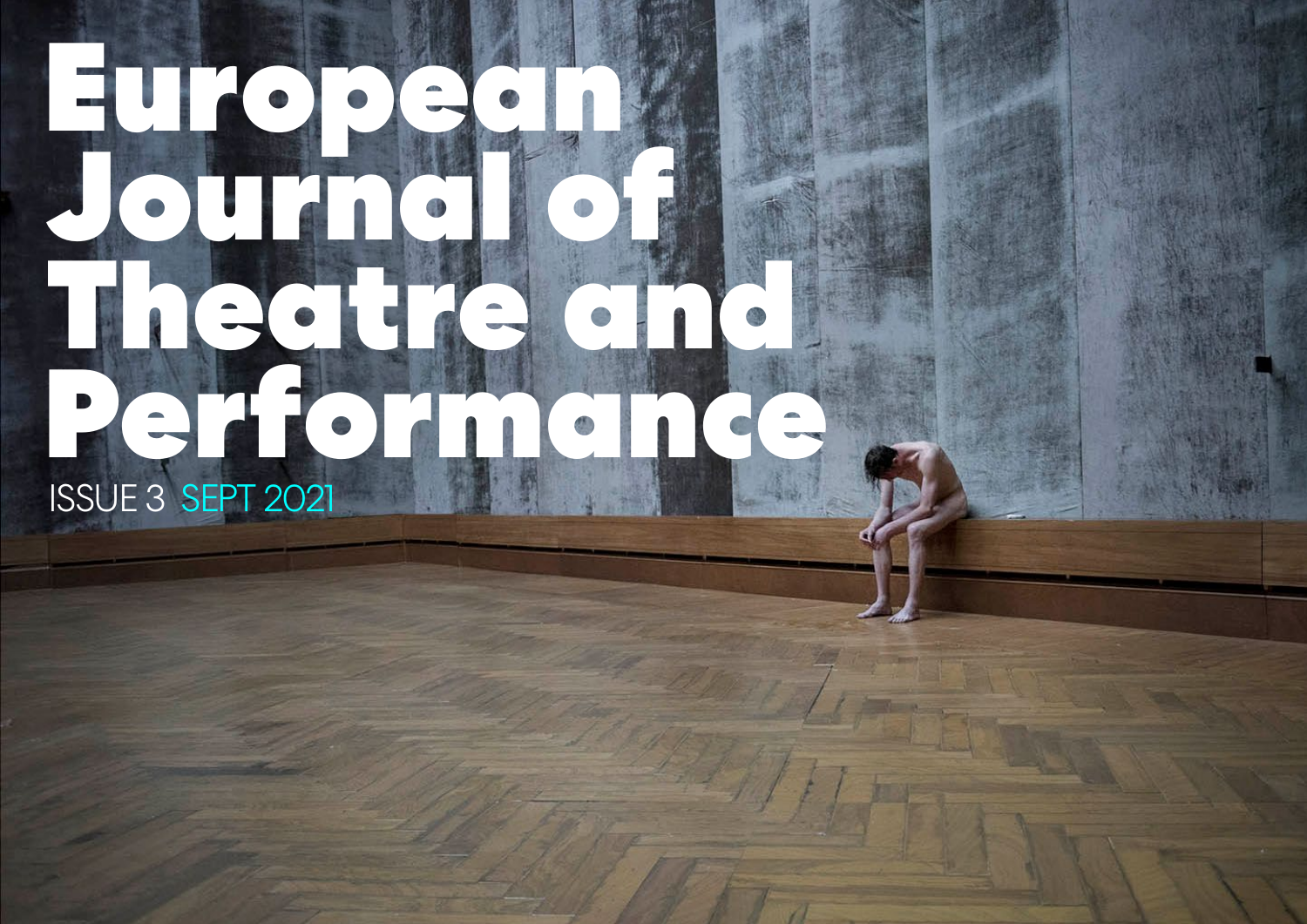# Table of Contents



*Voices of Law and Justice: The (Re-)enactment of Legal Discourse in Tricycle's Tribunal Plays and IIPM's Public Trials*

*The Double Life of Pagan Dance: Indigenous Rituality, Early Modern Dance, and the Language of US Newspapers*

# **MATEUSZ CHABERSKI**

*Beyond Language: Knowing with Abiota in Contemporary Installation Art*

### **KLAAS TINDEMANS PERFORMATIVITY OF LANGUAGE**



# **LANGUAGE AND PERFORMANCE: MOVING ACROSS DISCOURSES AND PRACTICES IN A GLOBALISED WORLD**

# **LANGUAGE AS A MATERIAL-SEMIOTIC TOOL**

*Moving Words Move Bodies: Kinetic Textuality in* new skin

### **DAVID RITTERSHAUS**

*Returning to Lacan: Psychoanalytic Theory and the Uses of Language in Rehearsal Processes of European Contemporary Dance*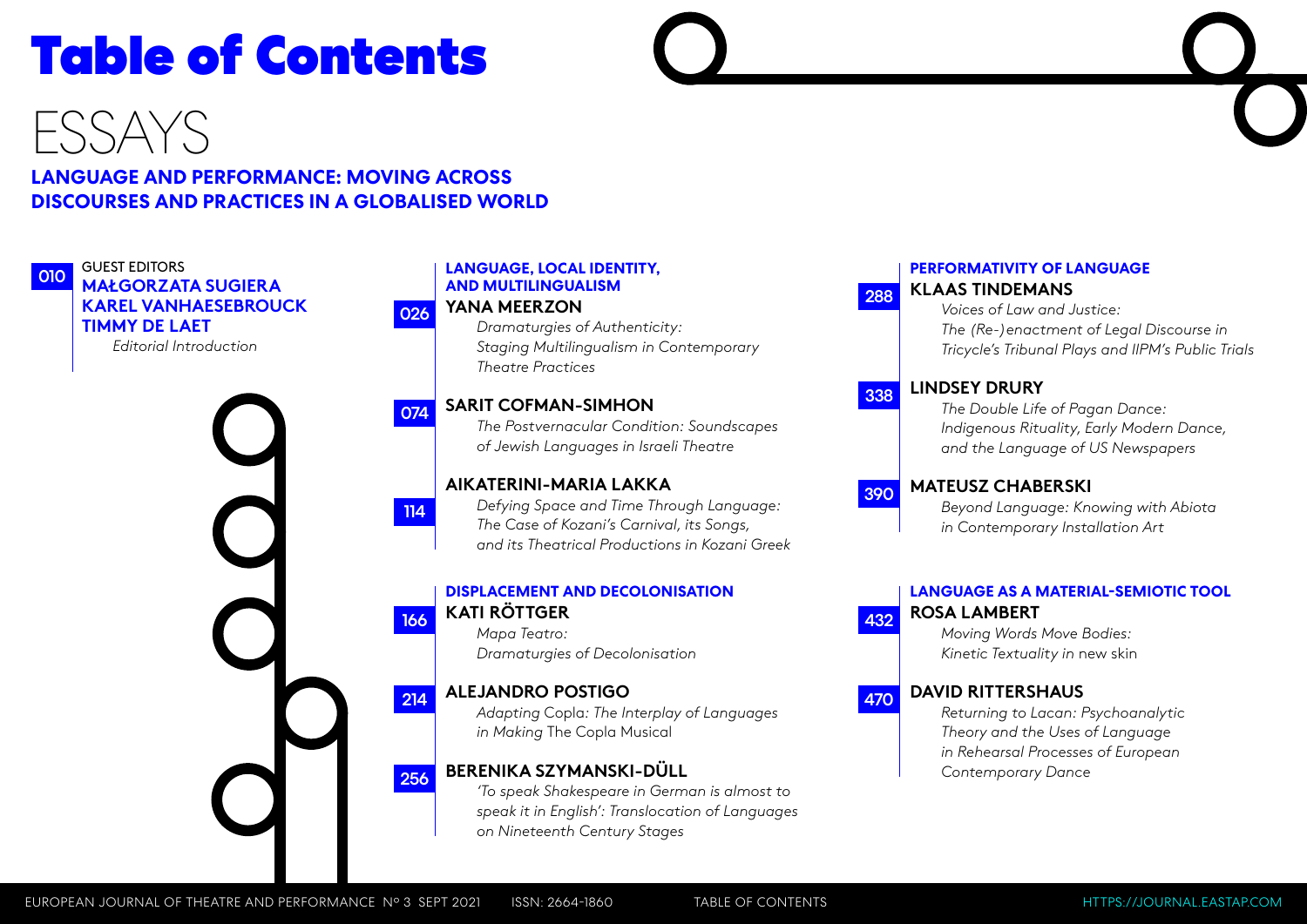# ARTIST IN FOCUS FROM THE ARCHIVES **FC BERGMAN VÁCLAV HAVEL:**